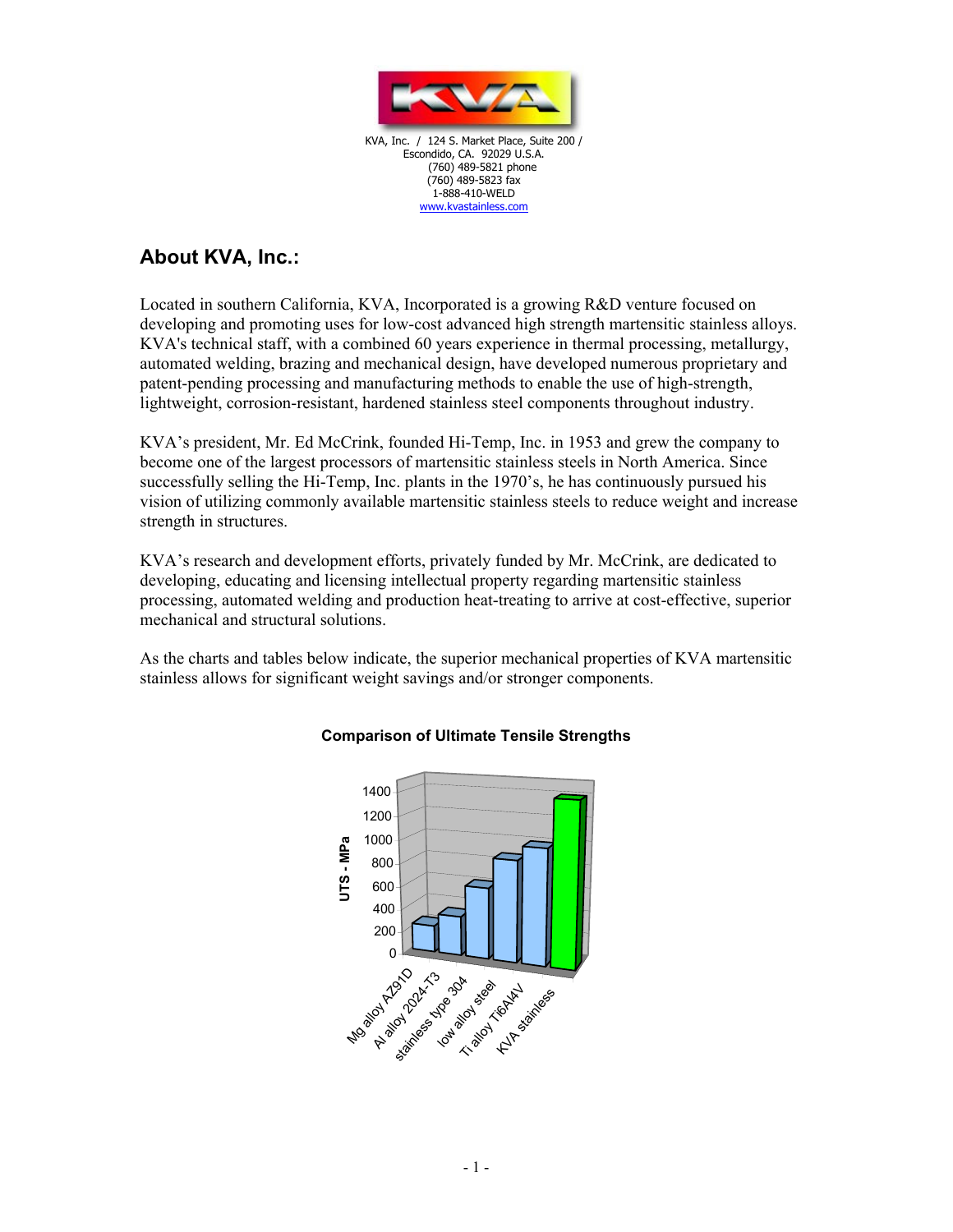|                                   | density           | Е     | <b>UTS</b> | <b>Specific</b><br>modulus | specific<br>strength  | cost index  | specific cost<br>index                                 |
|-----------------------------------|-------------------|-------|------------|----------------------------|-----------------------|-------------|--------------------------------------------------------|
|                                   | g/cm <sup>3</sup> | GPa   | <b>MPa</b> | GPa/g/cm <sup>3</sup>      | MPa/g/cm <sup>3</sup> | cost/weight | cost/volume<br>(low alloy steel=1) (low alloy steel=1) |
| <b>Mg alloy</b><br><b>AZ91D</b>   | 1.80              | 45    | 234        | 25.00                      | 130.0                 | 4.25        | 0.97                                                   |
| <b>Al alloy</b><br>2024-T3        | 2.80              | 72    | 345        | 25.71                      | 123.2                 | 3.75        | 1.34                                                   |
| <b>Stainless</b><br>type 304      | 8.00              | 193   | 621        | 24.13                      | 77.63                 | 3.05        | 3.11                                                   |
| low alloy<br>steel                | 7.85              | 206   | 880        | 26.24                      | 112.1                 | 1.00        | 1.00                                                   |
| <b>Ti alloy</b><br><b>Ti6AI4V</b> | 4.49              | 121.5 | 1000       | 27.06                      | 222.7                 | 20.00       | 11.44                                                  |
| <b>KVA</b><br><b>stainless</b>    | 7.74              | 200   | 1400       | 25.84                      | 180.9                 | 2.40        | 2.37                                                   |

*Mechanical Properties and Costs of common engineering metals compared to KVA martensitic stainless technology* 

While martensitic stainless alloys cost more per-pound than low alloy 'mild' steels, designs using KVA technology are easily capable of weight savings far exceeding traditional costly highperformance engineering metals, such as aluminum and magnesium alloys. *In fact, parts designed with KVA stainless achieve weight reductions rivaling those using titanium alloys, but at a mere 1/5th of the cost.* 

|                           | relative weight:<br>optimized part | material cost:<br>optimized part |
|---------------------------|------------------------------------|----------------------------------|
| Mg alloy AZ91D            | 86%                                | 366%                             |
| <b>Al alloy 2024-T3</b>   | 91%                                | 341%                             |
| <b>Stainless type 304</b> | 144%                               | 440%                             |
| low alloy steel           | 100%                               | 100%                             |
| <b>Ti alloy Ti6AI4V</b>   | 50%                                | 1007%                            |
| <b>KVA stainless</b>      | 62%                                | 164%                             |

*Component Relative Weights and Costs vs. low alloy steel (strength based-design)*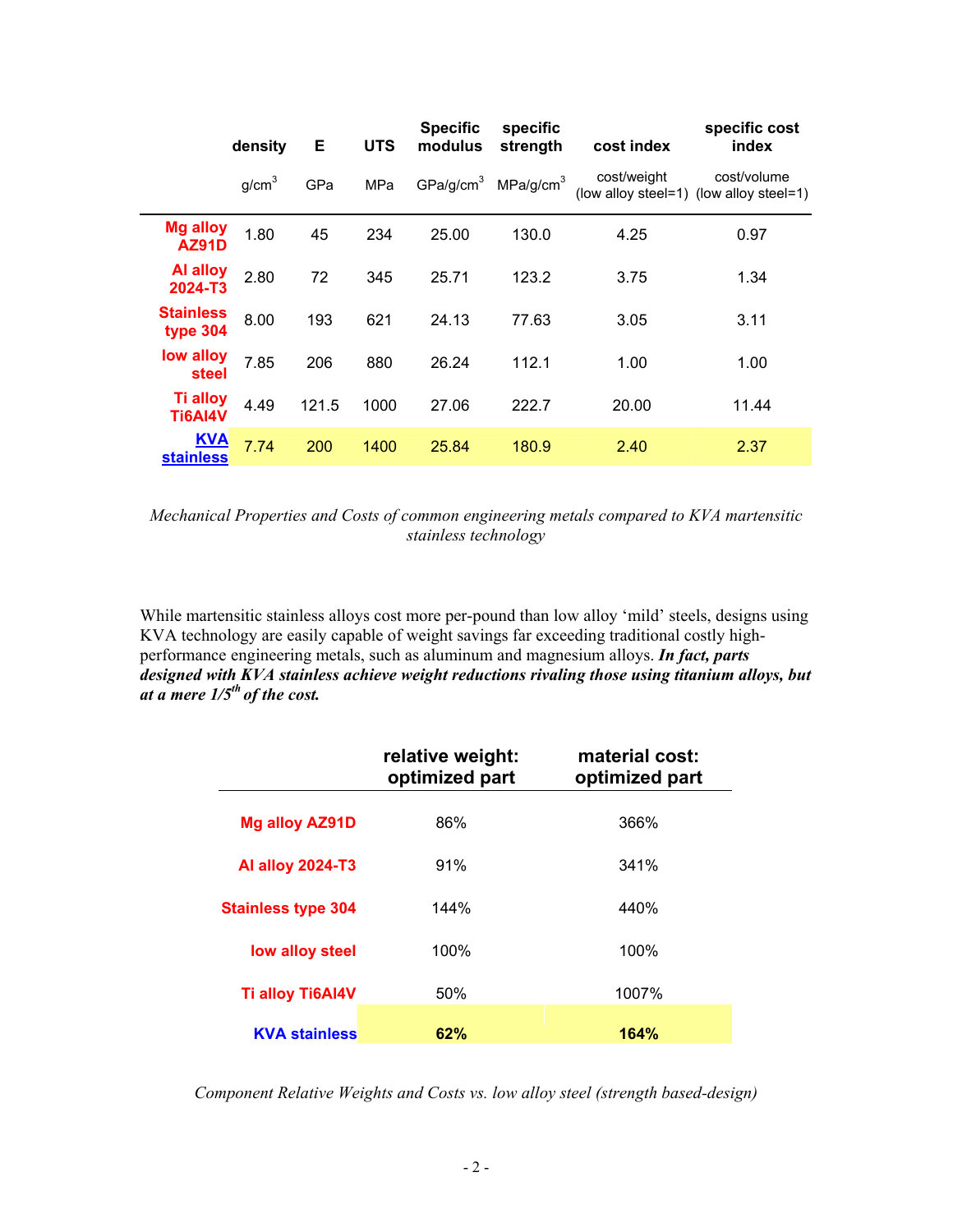



The important thing to note about the above charts is as follows: When a steel part is redesigned to take advantage of a high performance engineering material, namely to reduce weight while maintaining current strength levels, *a part redesigned with KVA technology utilizing martensitic stainless steel can achieve a significant weight reduction and cost much less* than other 'lightweight' metals.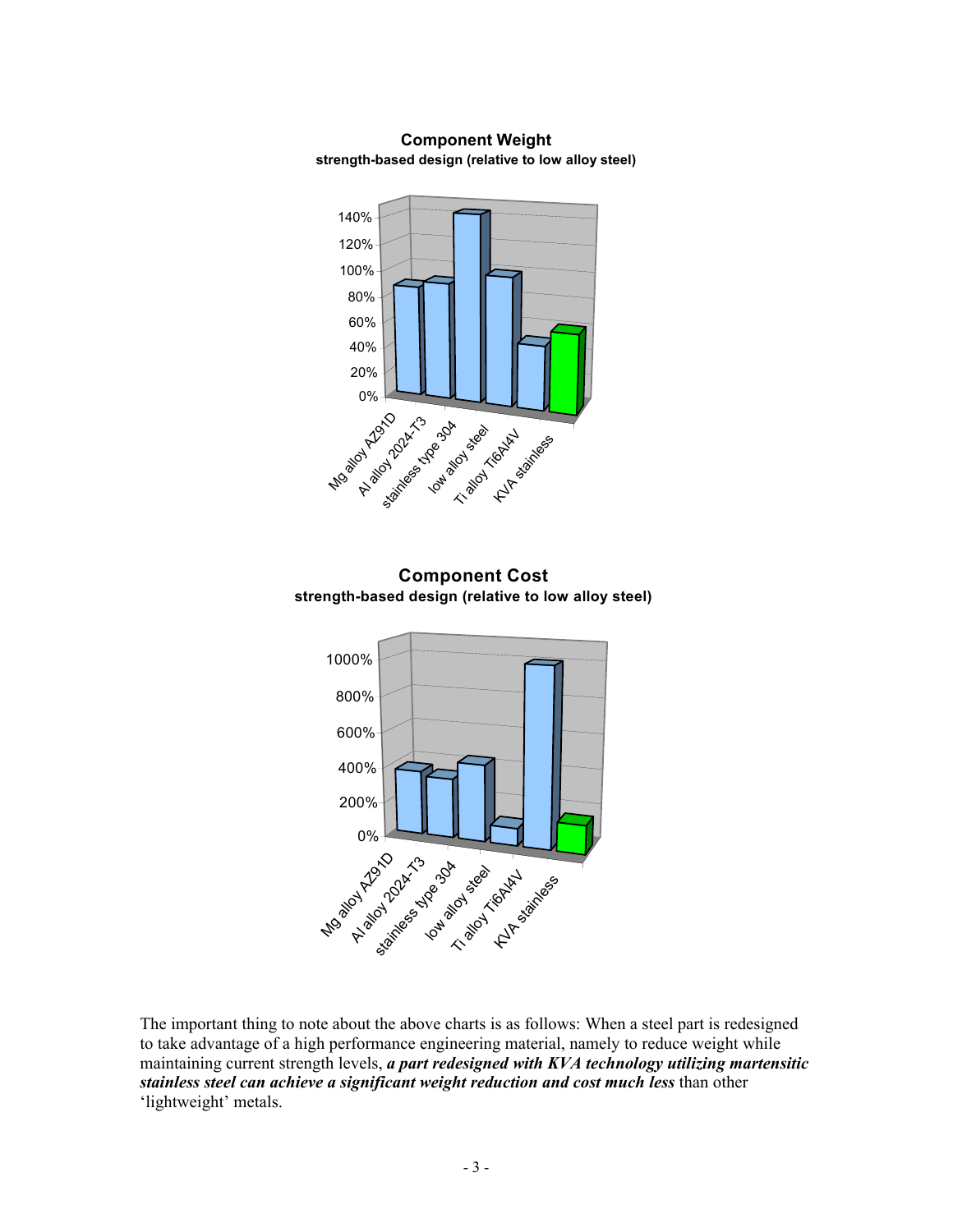A key benefit of KVA technology is the ease of forming complex part geometries. The material can be *readily formed in its softer, annealed state, with low force, low cost tooling*. Once the desired geometry is created, the parts can be heat-treated to a high-strength condition with lowcost thermal processing methods.



KVA's technology has overcome the conventional limitations of high-speed welding airhardenable martensitic stainless steels. Previous difficulties, such as cold-cracking of the weld zone under mechanical straining and forming, have been eliminated. The following images demonstrate the improved weld-seam properties, from a macro-level to the microstructural level, that KVA processing enables.



*Stainless seam-welded tubing: Conventionally processed and KVA processed*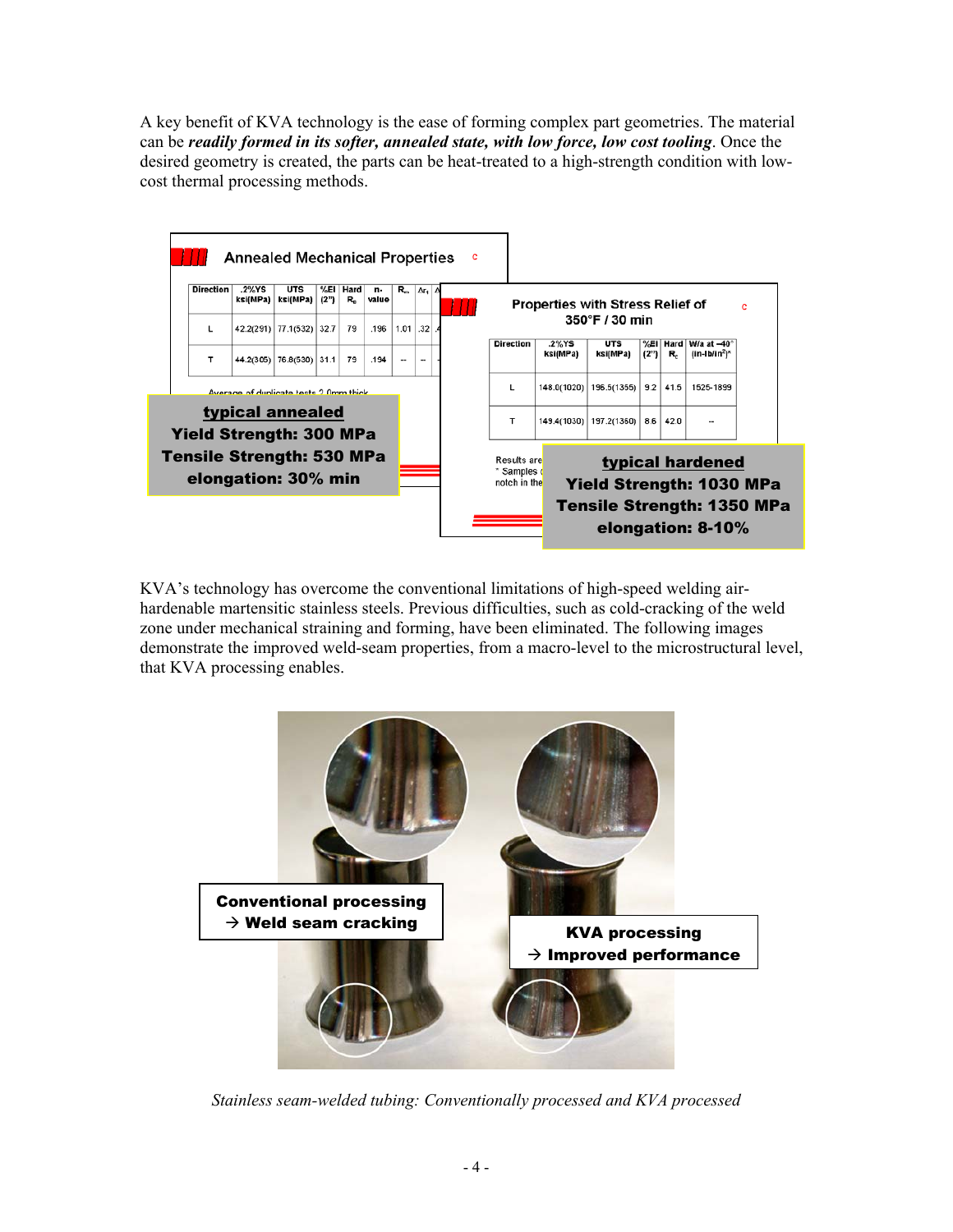

*Seam-welded tubing microhardness test profile Hardness spacing: 100 microns, load 500g* 



*Seam-welded tubing microhardness test profile Conventionally processed, KVA processed, Hardened* 

It is important to note that KVA seam-weld technology effectively reduces the hardness of the weld, in both the fusion zone and the heat-affected zone. This reduction in hardness, and associated improvements in ductility, toughness and formability, allows air-hardenable martensitic stainless steels to be used in welded applications historically considered impractical. In addition, KVA seam-weld technology does not limit the part from fully transforming into a homogenous, uniform microstructure after a solution heat-treatment. The base metal, heataffected zone and fusion zone all reach uniform properties after hardening.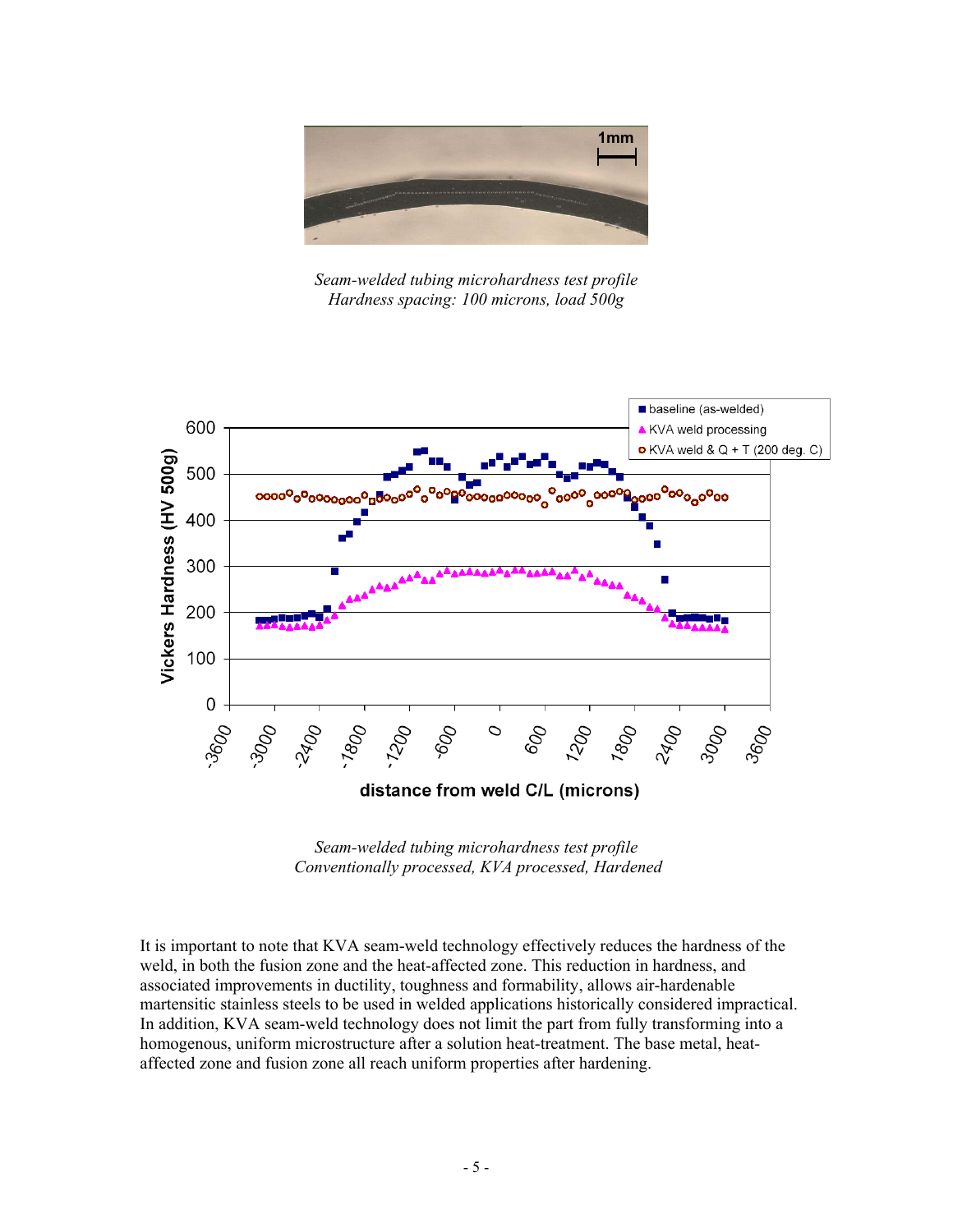

*Photomicrographs (30x magnification) of Seam-welded martensitic stainless tubing From top: Conventionally processed, KVA processed, Hardened*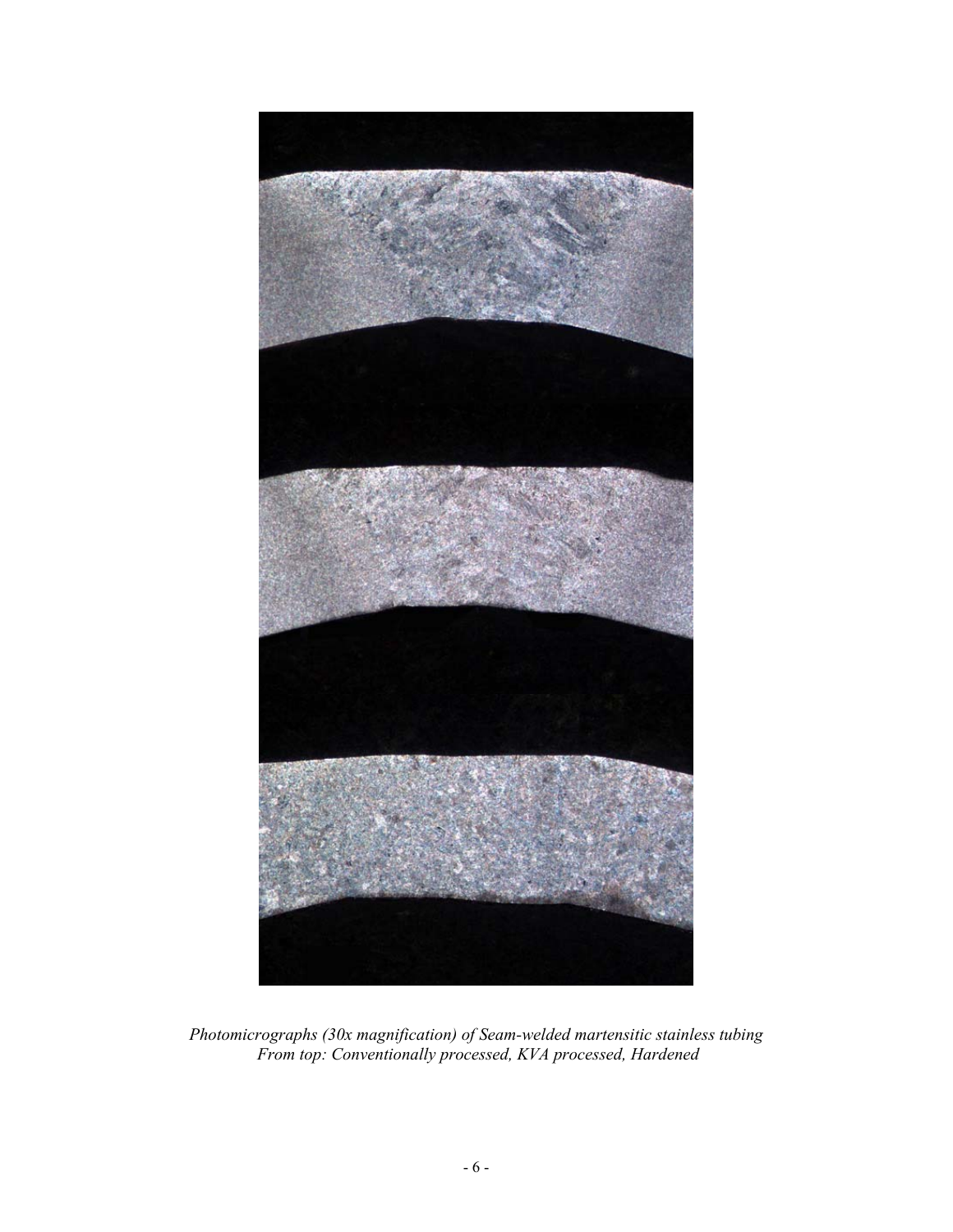KVA stainless steels are ideal substitutes for boron-treated steels in hot stamping operations, or alternatively can be thermally processed with efficient, high throughput continuous furnaces or induction methods. The unique air-hardening property of KVA stainless allows for simultaneous hardening and brazing to be performed, with minimum distortion due to the slow cooling rates involved. The result is that martensitic stainless steels can now be used in a wide variety of structural applications, without significant cost increases.

Ideal applications for KVA technology include:

- Automotive structures
- Aviation structures
- **Bridge structures**
- Sports equipment
- Bicycle frames

Our efforts thus far have been concentrated on reducing weight - typically achieving a 30 to 45% mass reduction while maintaining or exceeding current strength levels - in automotive applications. We have been received very well and have completed several successful prototype fabrication and testing trials with better-than-expected mechanical, environmental and cost performance.



*Sample KVA high-strength automotive prototypes*